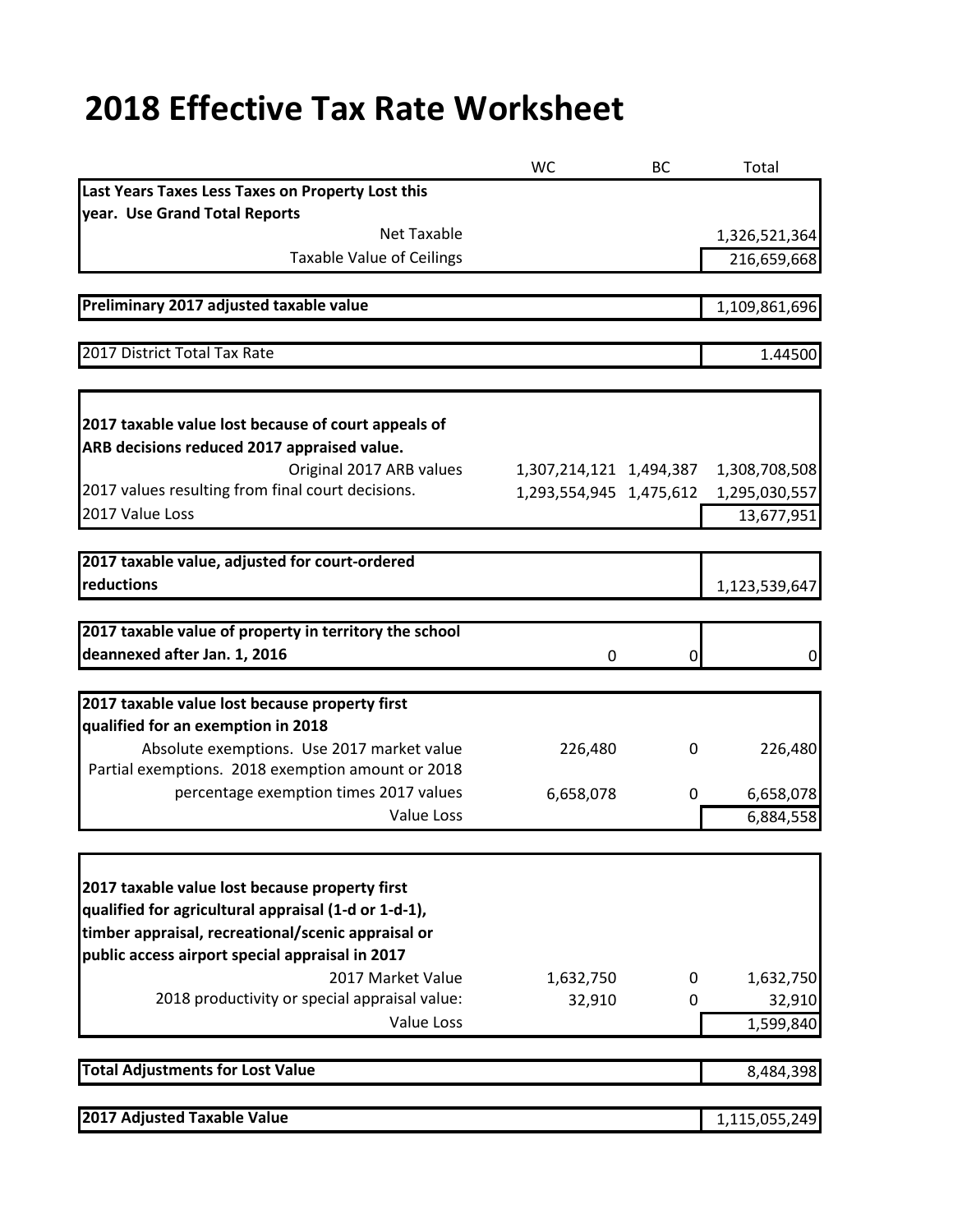| <b>Adjusted 2017 taxes</b>                            |                         |        | 16,112,548    |
|-------------------------------------------------------|-------------------------|--------|---------------|
| Taxes Refunded for years preceding tax year 2017      |                         |        |               |
| (Do not include refunds for tax year 2016)            | From Tax Report         |        | 289,499       |
|                                                       |                         |        |               |
| Adjusted 2017 taxes with refunds                      |                         |        | 16,402,047    |
|                                                       |                         |        |               |
| Total 2018 taxable value on the 2018 certified        |                         |        |               |
| appraisal roll today. (This value includes only       |                         |        |               |
| certified values and includes the total taxable value |                         |        |               |
| of homesteads with tax ceilings)                      | Use only ARB approved   |        |               |
| Certified Values only:                                | 1,395,544,574 1,530,094 |        | 1,397,074,668 |
| <b>Polution Control Exemption:</b>                    | 0                       | 0      |               |
| <b>Total Value</b>                                    |                         |        | 1,397,074,668 |
|                                                       | Use number from         |        |               |
| Total value of properties under protest or not        | <b>Effective Rate</b>   |        |               |
| included on certified appraisal roll.                 | Assumption page         |        |               |
| 2018 taxable value of properties under protest        | 11,605,164              | 89,277 | 11,694,441    |
| 2018 taxable value of properties not under protest or |                         |        |               |
| included on certified appraisal roll                  | 0                       | 0      | O             |
| Total value unde protest or not certified             |                         |        | 11,694,441    |
|                                                       |                         |        |               |
| 2018 tax ceilings and Chapter 313 limitations:        |                         |        |               |
| Enter 2018 total taxable value of homesteads with tax |                         |        |               |
| ceilings.                                             | 233,162,808             | 63,555 | 233,226,363   |
|                                                       |                         |        |               |
| Enter 2017 total taxable value of applicable Chapter  |                         |        |               |
| 313 limitations when calculating effective M&O taxes. | 0                       | 0      | 0             |
| Total ceilings and limitations                        |                         |        | 233,226,363   |
|                                                       |                         |        |               |
| 2018 Total Taxable Value:                             |                         |        | 1,175,542,746 |
|                                                       |                         |        |               |
| Total 2018 taxable value of properties in territory   |                         |        |               |
| annexed after Jan. 1, 2017.                           | 0                       | 0      | 0             |
|                                                       |                         |        |               |
| Total Taxable value of new improvements and new       |                         |        |               |
| personal property located in new improvements.        | 34,857,291              | 0      | 34,857,291    |
|                                                       |                         |        |               |
| Total adjustments to the 2018 taxable value           |                         |        | 34,857,291    |
| 2018 adjusted taxable value:                          |                         |        | 1,140,685,455 |
|                                                       |                         |        |               |